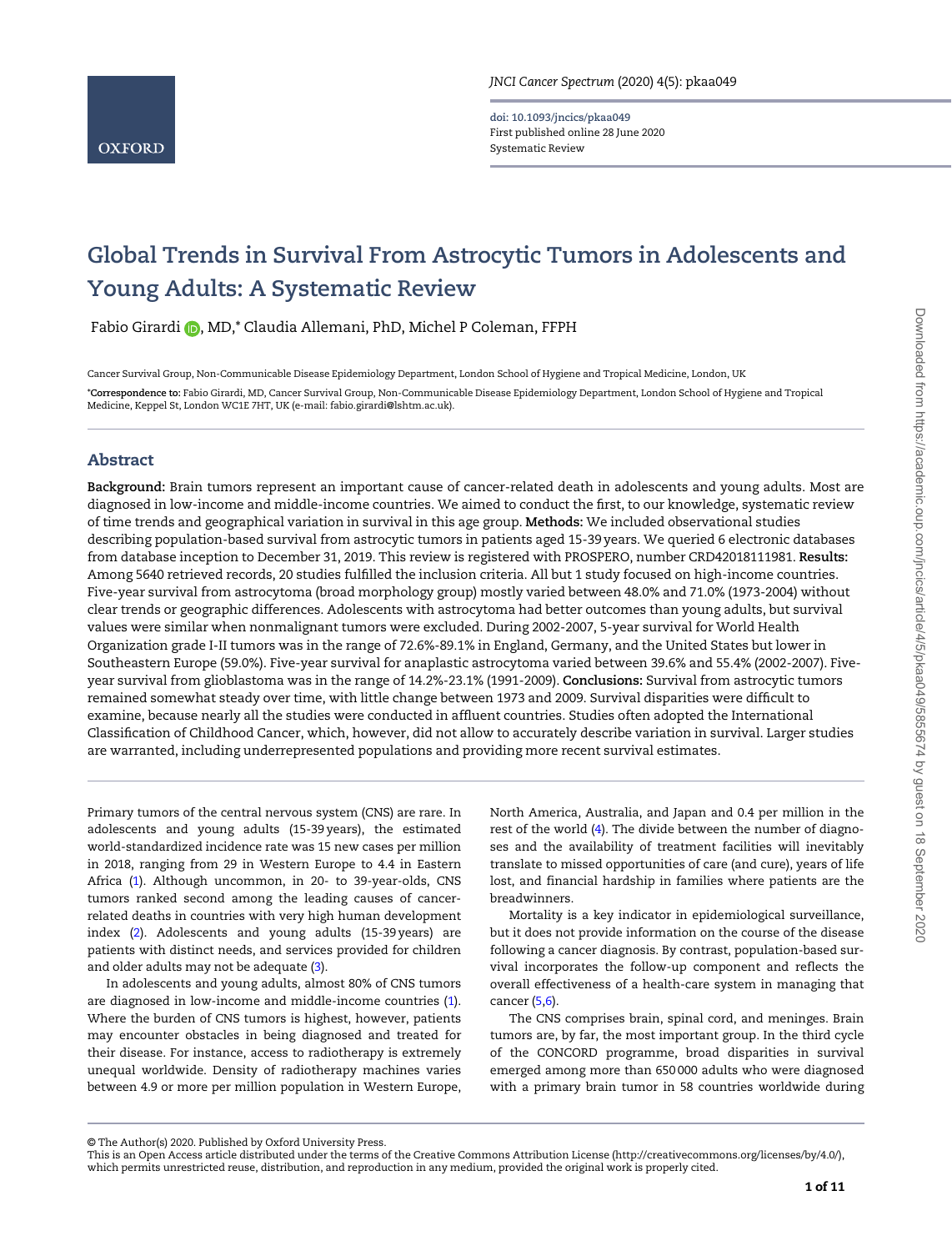2000-2014. Age-standardized 5-year net survival for all brain tumor subtypes and all ages combined (15-99 years) ranged between 14.7% in Thailand and 42.2% in Croatia.

Brain tumor morphology is the most important predictor of clinical outcome. In patients aged 15-44 years, the European average 5-year relative survival during 2000-2007 was 14.2% for glioblastoma but 56.1% for lower grade astrocytic tumors ([7\)](#page-9-0).

For adolescents and young adults diagnosed with a given brain tumor subtype, it is currently not known how survival varies around the world and whether it has improved over time.

As age increases from childhood to early adulthood, the morphology distribution shifts progressively from a predominance of low grade gliomas (eg, pilocytic astrocytoma) to a higher proportion of more aggressive tumors. The use of the International Classification of Childhood Cancer (ICCC) has been often extended to adolescents and young adults [\(8,9\)](#page-10-0), but in light of the differences in the morphology distribution, it is unclear whether alternative strategies should be adopted.

We aimed to address these questions by systematically synthesizing the scientific evidence pertaining to population-based survival from brain tumors in adolescents and young adults.

#### Methods

This systematic review focused on prospective, observational studies presenting survival from brain tumors in adolescents and young adults.

We queried 6 electronic databases (Dissertation and Theses Global, Embase, MEDLINE, Open Grey, Scopus, and Web of Science) from database inception to December 31, 2019. Search strategies were specific to each database and included terms referring to 4 domains: disease, statistical method, study design, and outcome. A professional librarian at the London School of Hygiene and Tropical Medicine reviewed the search strategies (Supplementary Table 1, available online).

There is no consensus on the definition of "young adults," and in most studies the upper age boundary varied between 24 and 39 years. We adopted a comprehensive approach by including patients aged 15-39 years. However, studies including individuals who overlapped this age range were still eligible.

We extracted data from published reports. Eligible studies had to include survival estimates from primary data collected in population-based cancer registries. For a given country or region, hospital-based estimates were retained only if no population-based estimates were available.

Studies were eligible if they included estimates derived from a time-to-event analysis and survival probabilities up to at least 5 years. More specifically, survival probabilities had to be estimated as observed survival, relative survival, or net survival ([10](#page-10-0)). These outcome measures do not require knowledge of the cause of death.

We did not put restrictions relating to language and we considered both published articles and grey literature, such as conference abstracts and statistical reports. However, because morphology classifications changed substantially after 1995, we did not include earlier reports. If a study did not clearly meet the eligibility criteria, we decided on inclusion or exclusion through discussion.

We were interested in both nonmalignant and malignant brain tumors. We focused on astrocytic tumors because data for rarer subtypes were too scanty to allow robust comparisons.

Because morphological groupings differed between studies, we combined similar definitions (eg, anaplastic astrocytoma

and astrocytoma World Health Organization [WHO] grade III) under a common descriptor (Supplementary Table 2, available online) but, where possible, without combining morphologies with different clinical behavior (ie, WHO grade). Definitions sharing the same code in the International Classification of Diseases for Oncology (ICD-O) Third Edition were merged ([11](#page-10-0)). Then we conducted a sensitivity analysis by regrouping morphologies according to the Surveillance Epidemiology and End Results Adolescents and Young Adults (SEER AYA) Site Recode to explore whether less granular categories were equally informative ([12\)](#page-10-0). SEER AYA Site Recode is based on the classification proposed by Birch and Barr for tumors diagnosed in adolescents and young adults ([13,14](#page-10-0)). SEER AYA Site Recode subdivides astrocytic tumors into 3 categories: low grade tumors, glioblastoma plus anaplastic astrocytoma, and astrocytoma not otherwise specified (NOS) [\(12\)](#page-10-0).

From each eligible study, we abstracted 5-year survival probabilities by morphology. When studies provided survival estimates for more than 1 calendar period or considered more than 1 age group (eg, patients aged 15-19 years and 20-24 years), each estimate was considered separately. Where available, we collected specifications on the reference classification used for morphology definitions, data quality indicators (eg, proportion of microscopically verified tumors, patients lost to follow-up, and poorly specified/unspecified morphologies), and completeness of ascertainment.

Calendar periods differed between studies, and their length also varied. Therefore, we have presented the results labeled with the middle year of the calendar period.

The systematic review is registered with PROSPERO, number CRD42018111981.

#### Results

The database search yielded 5640 records. We screened these records for eligibility from the title and the abstract. We then assessed the full text of the remaining 356 publications for eligibility. This process followed the Preferred Reporting Items for Systematic Reviews and Meta-Analyses guidelines [\(Figure 1](#page-2-0)) ([15](#page-10-0)). Twenty studies were included in the systematic review.

The calendar period for incident cases ranged from 1968 to 2014. Twelve studies (60%) were conducted in 1 or more European countries, 4 in the United States, 2 in Asia (South Korea and Japan), 1 comprised patients from the United States and Germany, and 1 international study was carried out in Europe but also included Cyprus and Turkey and the United States. Only 1 study included any data from middle-income countries [\(Table 1](#page-3-0)) [\(33](#page-10-0)).

Young adults were defined as individuals up to the age of 24 years in 6 studies, up to age 39 in 7 studies, and up to age 44 in 3 studies. Two studies adopted alternative age definitions of the upper boundary (29 or 40 years). The eligible studies collectively provided 75 survival estimates: 14 for adolescents only (15-19 years), 23 for young adults (20 years or more) only, and 38 estimates for adolescents and young adults combined [\(Table 1\)](#page-3-0).

Eight of the 20 studies had regional population coverage, 4 were based on national registries, 7 were international studies drawing data from both regional and national registries, and in 1 study the information was not available ([Table 1\)](#page-3-0).

The completeness of ascertainment was specified in only 4 of the 20 studies ([17,20,22,28](#page-10-0)). Twelve (60%) of the 20 studies provided details on data quality indicators: 2 studies specified only the criteria for exclusions (eg, diagnoses based on death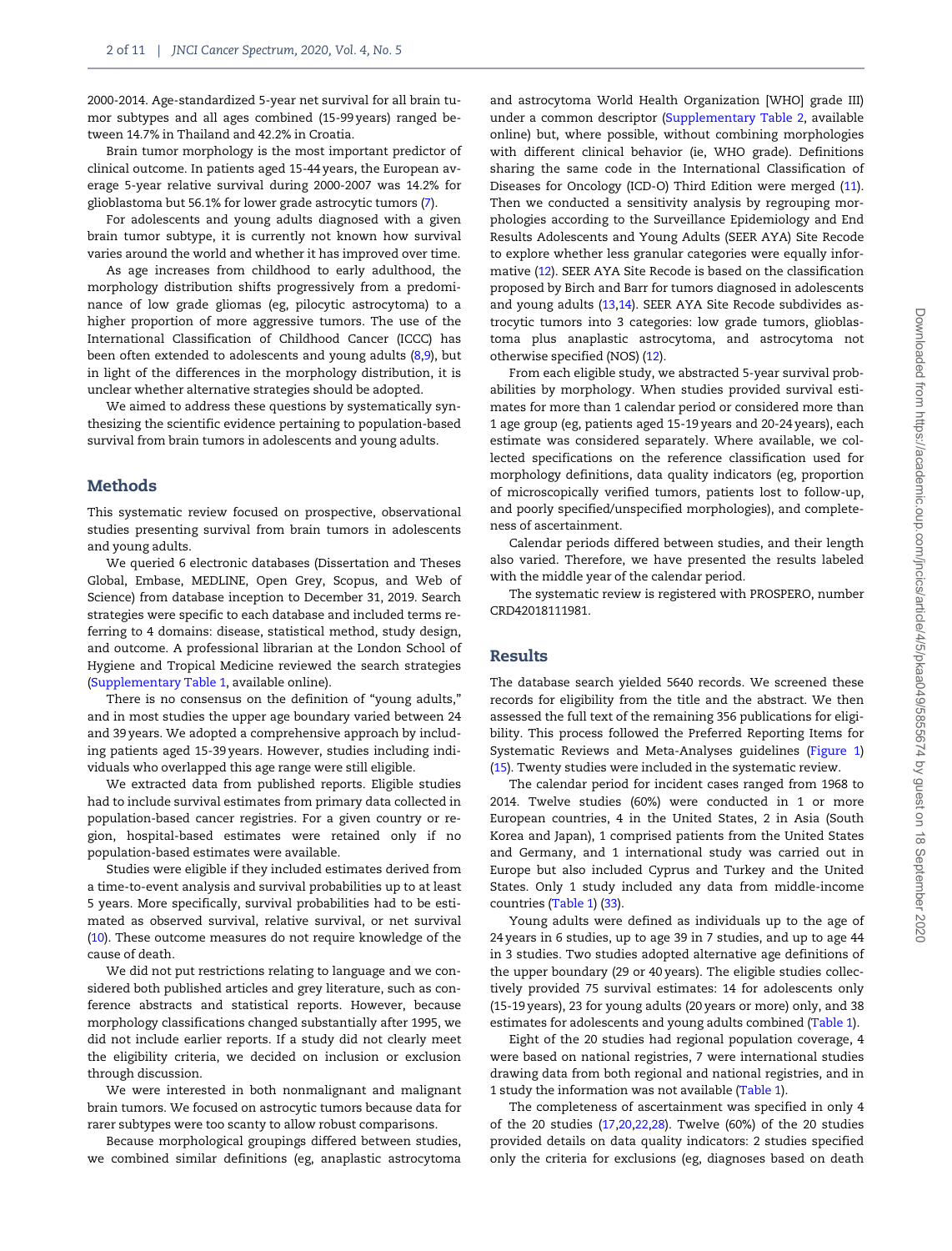<span id="page-2-0"></span>

Figure 1. Preferred reporting items for Systematic Reviews and Meta-Analyses flowchart.

certificate only or autopsy), and 10 reported at least the proportion of microscopically verified tumors [\(Table 1](#page-3-0)).

The proportion of microscopically verified tumors referred specifically to brain tumors in 4 studies [\(7](#page-9-0),[30,33,34\)](#page-10-0), and in 5 the parameter was for all tumors combined ([16,20,21,32,35](#page-10-0)). In the 2 international comparisons, the proportion of microscopically verified tumors varied between 57.2% and 96.4% (South-Eastern European [SEE] Consortium, plus the United States), and between 61.0% and 100% in the European Cancer Registry based study on survival and care of cancer patients (EUROCARE) 5 study, covering adolescents and young adults diagnosed during 1999-2007 in 27 European countries [\(7](#page-9-0)[,33\)](#page-10-0). One study comprised exclusively patients with microscopically verified tumors (Supplementary Table 3, available online) ([24](#page-10-0)).

Five studies did not clarify the reference classification. In the remaining 15 studies, the second or third editions of ICD-O were the reference classification [\(Table 1\)](#page-3-0) [\(11,36\)](#page-10-0).

Ten of the 20 eligible studies grouped all astrocytic morphologies under the broad definition "astrocytoma," but 2 of these studies did not clarify the behavior of eligible tumors (only malignant, or both malignant and nonmalignant) (Supplementary Table 3, available online) ([23,27\)](#page-10-0). Ten studies considered either subgroups (ie, low grade astrocytoma or high grade astrocytoma) or single morphologies (eg, diffuse astrocytoma, glioblastoma).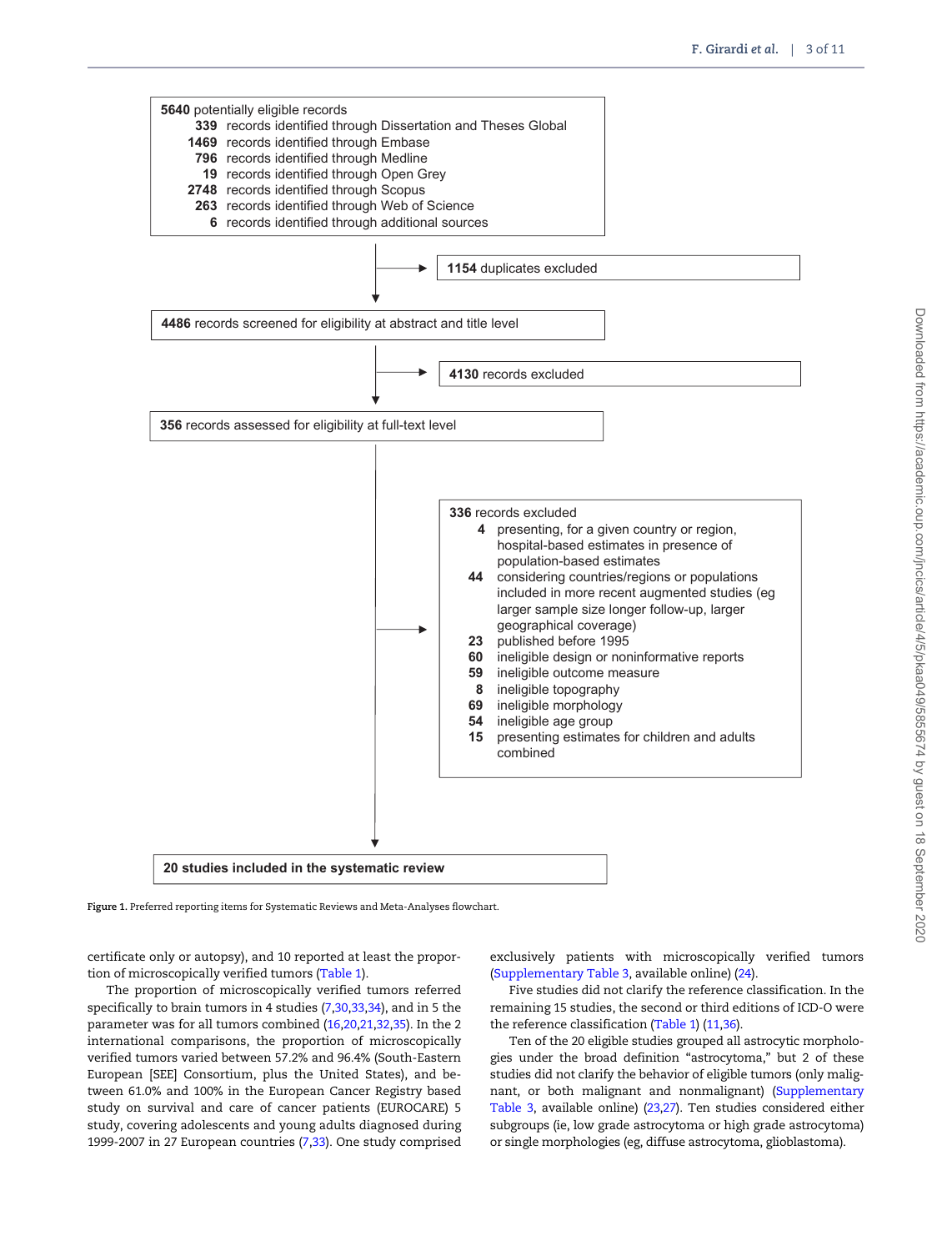<span id="page-3-0"></span>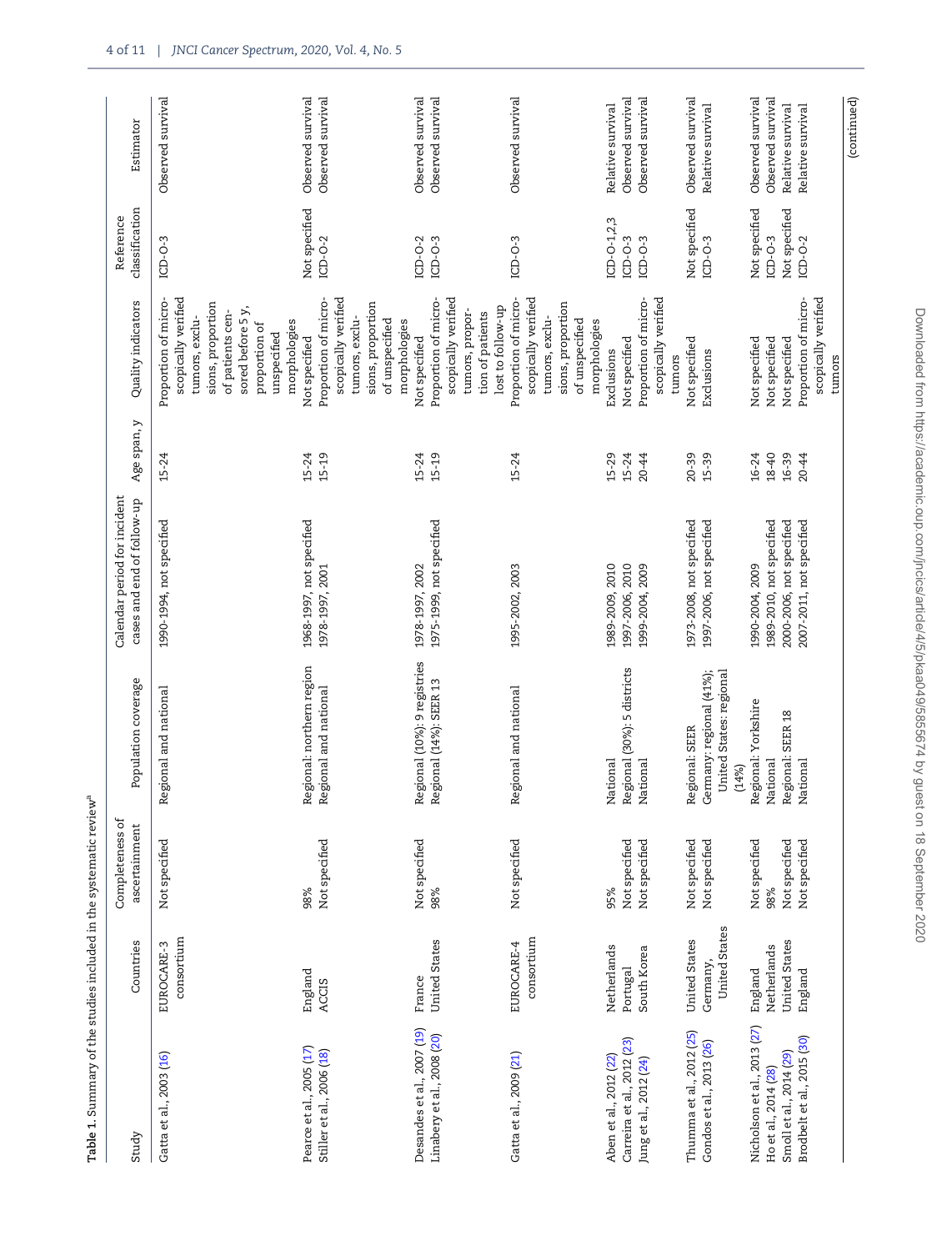| Table 1. (continued)                                                          |                                   |                                  |                                                                                                  |                                                                                                                                              |                    |                                                                                                                                        |                             |                                        |
|-------------------------------------------------------------------------------|-----------------------------------|----------------------------------|--------------------------------------------------------------------------------------------------|----------------------------------------------------------------------------------------------------------------------------------------------|--------------------|----------------------------------------------------------------------------------------------------------------------------------------|-----------------------------|----------------------------------------|
| Study                                                                         | Countries                         | Completeness of<br>ascertainment | Population coverage                                                                              | Calendar period for incident<br>cases and end of follow-up                                                                                   | Age span, y        | Quality indicators                                                                                                                     | classification<br>Reference | Estimator                              |
| Narita et al., 2015 (31)<br>Visser et al., 2015 (7)                           | consortium<br>EUROCARE-5<br>Japan | Not specified<br>Not specified   | Regional and national<br>Not specified                                                           | 2001-2004, not specified<br>2000-2007, 2008                                                                                                  | $20 - 39$<br>15-44 | tion of unspecified<br>scopically verified<br>Proportion of micro-<br>tumors, propor-<br>Not specified                                 | Not specified<br>$ICD-O-3$  | Observed survival<br>Relative survival |
| Trama et al., 2016 (32)                                                       | consortium<br>EUROCARE-5          | Not specified                    | national (12%-100%)<br>Regional and                                                              | 2000-2007, 2008                                                                                                                              | 15-39              | Proportion of micro-<br>scopically verified<br>sions, proportion<br>of lost to follow-<br>tumors, exclu-<br>morphologies               | $ICD-O-3$                   | Relative survival                      |
| Georgakis et al., 2017 (33)                                                   | SEE Consortium,<br>United States  | Not specified                    | and national (5%-100%);<br>SEE consortium: regional<br>regional (28%): SEER 18<br>United States: | 2001-2009, 2016                                                                                                                              | $15 - 39$          | Proportion of micro-<br>scopically verified<br>sions, proportion<br>up, proportion of<br>tumors, exclu-<br>morphologies<br>unspecified | $LCD-0-3$                   | Observed survival                      |
| Ostrom et al., 2017 (34)                                                      | United States                     | Not specified                    | Regional (26%): SEER 18                                                                          | 2000-2014, not specified                                                                                                                     | $15 - 39$          | Proportion of micro-<br>scopically verified<br>of unspecified<br>morphologies<br>tumors                                                | $LCD-O-3$                   | Relative survival                      |
| ${}^{\rm a}$ ACCIS = Automated Childhood Cancer Information System Consortium |                                   |                                  |                                                                                                  | (Denmark, Estonia, Finland, France, Germany, Hungary, Iceland, Italy, Netherlands, Slovakia, Slovenia, Switzerland, United Kingdom, Norway); |                    |                                                                                                                                        |                             |                                        |

лссыз = лишипаем сиципоми сансен иноинации долевительствами, ганда, ганда, поддалу, генаци, далу, мешенация, эмочена, эмоденаци, полиму, ногиму, долиму, долиму,<br>EUROCARE-3 = EUROCARE-3 Consortium (Austria, Czech Republic, Switzerland, Wales); EUROCARE-4 = EUROCARE-4 consortium: Austria, Belgium, Czech Republic, Denmark, England, Estonia, Finland, France, Germany, Iceland, Iraland, Italy, Malta, Netherlands, Northern Ireland, Norway, Poland, Portugal, Scotland, Slovenia, Spain, Sweden, Switzerland, Wales; EUROCARE-5 = EUROCARE-5 Consortium (Austria, Belgium, Bulgaria, Creatia, Crech Republic, Denmark, England, Estonia, France, Germany, Germany, Hungary, Iceland, Ireland, Italy, Latvia, Lithuania, Malta, Netherlands, Northem Ireland, Noway, Poland, Scotland, Slovakia, Slovenia, Spain, Sweden, Switzerland, Wales); EUROCARE= European Cancer Registry based study on survival and care of cancer patients; ICD-O = International Classification of Diseases for Oncology; SEE = South-Eastern European Consortium (Belarus, Bulgaria, Cyoatia, Cyprus, Greece, Malta, Portugal, Romania, S  $^a$ ACCIS = Automated Childhood Cancer Information System Consortium (Denmark, Estonia, Finland, France, Germany, Hungary, Iceland, Italy, Netherlands, Slovakia, Slovenia, Spain, Switzerland, United Kingdom, Norway); EUROCARE-3 = EUROCARE-3 Consortium (Austria, Czech Republic, Denmark, England, Estonia, Finland, France, Germany, Iceland, Italy, Malta, Netherlands, Norway, Poland, Scotland, Slovenia, Spain, Sweden, Switzerland, Wales); EUROCARE-4 – EUROCARE-4 consortium: Austria, Belgium, Czech Republic, Denmark, England, Estonia, Finland, France, Germany, Iceland, Ireland, Iraly, Malta, Netherlands, Northern Ireland, Norway, Poland, Portugal, Scotland, Slovakia, Slovenia, Spain, Sweden, Switzerland, Wales; EUROCARE-5 ¼ EUROCARE-5 Consortium (Austria, Belgium, Bulgaria, Croatia, Czech Republic, Denmark, England, Estonia, Finland, France, Germany, Hungary, Iceland, Ireland, Italy, Latvia, Lithuania, Malta, Netherlands, Northern Ireland, Norway, Poland, Scotland, Slovakia, Slovenia, Spain, Switzerland, Wales); EUROCARE= European Cancer Registry based study on survival and care of cancer patients; ICD-O = International Classification of Diseases for Oncology; SEE = South-Eastern European Consortium (Belarus, Bulgaria, Cyperia, Cyprus, Greece, Malta, Portugal, Romania, S Slovenia, Turkey, Ukraine); SEER = Surveillance, Epidemiology, and End Results Program. Slovenia, Turkey, Ukraine); SEER ¼ Surveillance, Epidemiology, and End Results Program.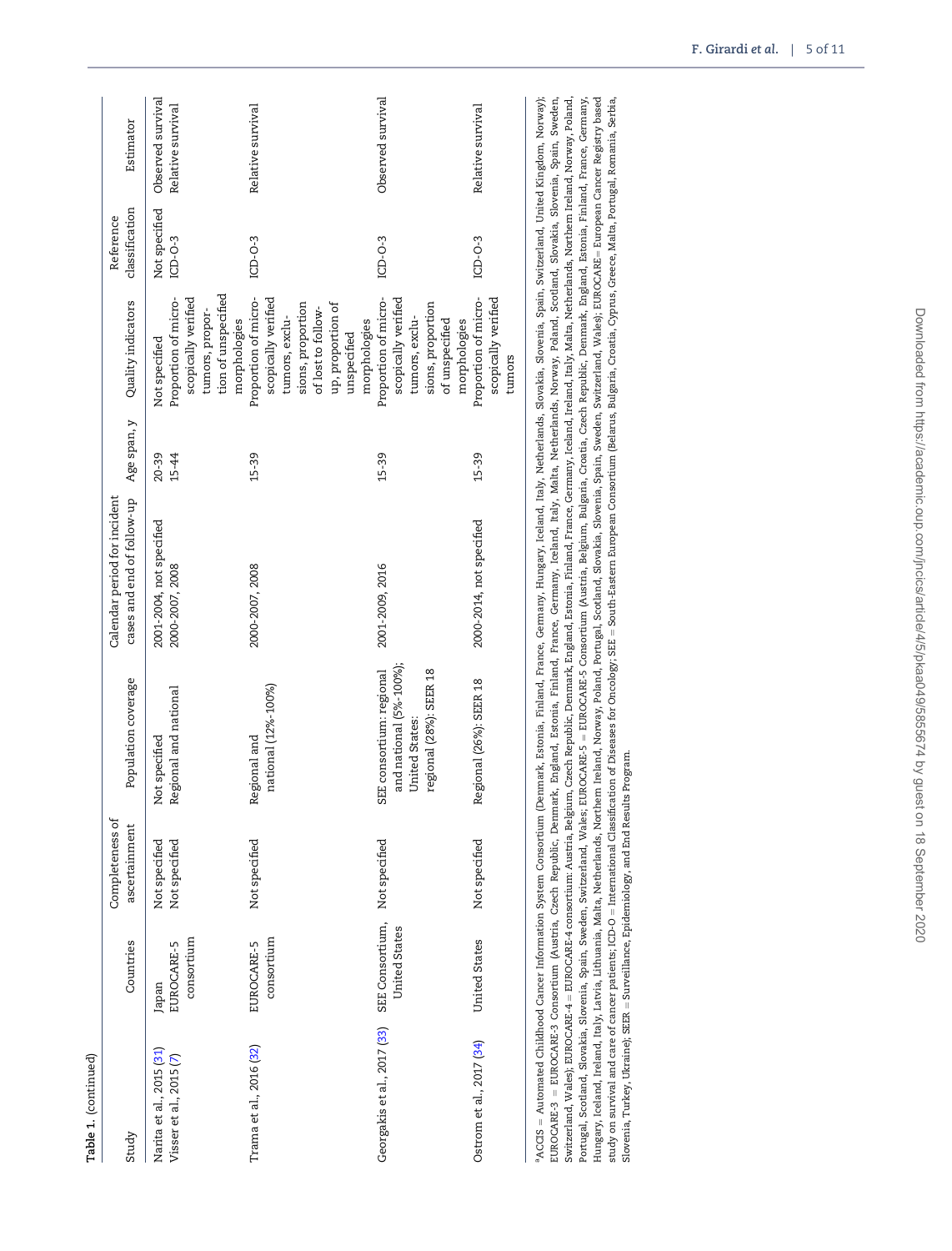In 13 studies (65%), the outcome measure was observed survival (ie, all-cause survival), and in 7 studies it was relative survival [\(Table 1\)](#page-3-0).

For astrocytoma as a broad morphology group, survival estimates referred mostly to patients aged 15-24 years. No studies were available from low-income or middle-income countries. Nearly all estimates of 5-year survival fell within the range of 48.0%-71.0% during 1973-2004, with little variation in survival between countries or over time ([16](#page-10-0)–[19,21–24,28,32](#page-10-0)). In the only US study, however, 5-year survival was higher than in Europe: 73.1% vs 65.0% around 1988, and 81.3% vs 64.2% around 2000 ([20](#page-10-0)). In the EUROCARE-5 study for diagnoses during 2000-2007, 5-year survival from astrocytoma was 50.8% in adolescents (15- 19 years), similar (47.6%) in patients up to 34 years old, but lower

(38.7%) in the 35- to 39-year age group (Figure 2) [\(32](#page-10-0)). One study from Portugal, however, found that 5-year survival from astrocytoma was remarkably higher in young adults (20-24 years) than in adolescents (81.3% vs 55.5%), but confidence intervals were wide and largely overlapping because of the very small study population (51 patients overall) ([23](#page-10-0)).

Among the studies using the broad definition "astrocytoma," we identified 4 possible combinations of age (adolescents [15- 19 years] or adolescents and young adults combined [15- 44 years]) and tumor behavior (all behaviors or malignant only). Five-year survival from nonmalignant and malignant astrocytoma combined was slightly higher in adolescents (15-19 years, 60.1%-81.3%) than in the broader age group (15-44 years, 48.0%- 68.4%) except in Eastern Europe and France, where values were

|                                |                      |                      |         |          | Inclusion of  | Age       |
|--------------------------------|----------------------|----------------------|---------|----------|---------------|-----------|
|                                |                      |                      | Central |          | nonmalignant  | range.    |
| Morphology and author          | Location             | $\frac{9}{6}$        | year    | Survival | tumors        | у         |
|                                |                      | f,                   |         |          |               |           |
| Astrocytoma (broad group)      |                      | п                    |         |          |               |           |
| Pearce et al., 2005 (17)       | England              | 48.0                 | 1973    | Observed | Yes           | 15-24     |
| Linabery et al., 2008 (20)     | <b>United States</b> | 60.1                 | 1977    | Observed | Yes           | $15 - 19$ |
| Pearce et al., 2005 (17)       | England              | 50.0                 | 1983    | Observed | Yes           | $15 - 24$ |
| Linabery et al., 2008 (20)     | <b>United States</b> | 73.1                 | 1987    | Observed | Yes           | $15 - 19$ |
| Stiller et al., 2006 (18)      | Europe               | 65.0                 | 1988    | Observed | Yes           | $15 - 19$ |
| Stiller et al., 2006 (18)      | Central Europe       | 64.0                 | 1988    | Observed | Yes           | $15 - 19$ |
| Stiller et al., 2006 (18)      | Eastern Europe       | 52.0                 | 1988    | Observed | Yes           | $15 - 19$ |
| Desandes et al., 2007 (19)     | France               | 53.0<br>ï            | 1988    | Observed | Yes           | $15 - 19$ |
| Desandes et al., 2007 (19)     | France               | 57.0                 | 1988    | Observed | Yes           | $20 - 24$ |
| Stiller et al., 2006 (18)      | Northern Europe      | 71.0                 | 1988    | Observed | Yes           | 15-19     |
| Stiller et al., 2006 (18)      | Southern Europe      | 64.0                 | 1988    | Observed | Yes           | $15 - 19$ |
| Stiller et al., 2006 (18)      | UK and Ireland       | 71.0                 | 1988    | Observed | Yes           | $15 - 19$ |
| Gatta et al., 2003 (16)        | Europe               | 66.0<br>ï            | 1992    | Observed | Yes           | $15 - 24$ |
| Pearce et al., 2005 (17)       | England              | 60.0<br>п            | 1993    | Observed | Yes           | $15 - 24$ |
| Gatta et al., 2009 (21)        | Central Europe       | 68.4                 | 1997    | Observed | Yes           | 15-24     |
| Gatta et al., 2009 (21)        | Central Europe       | 58.3                 | 1997    | Observed | No            | 15-24     |
| Gatta et al., 2009 (21)        | Eastern Europe       | 66.0                 | 1997    | Observed | Yes           | $15 - 24$ |
| Gatta et al., 2009 (21)        | Eastern Europe       | 65.0                 | 1997    | Observed | No            | $15 - 24$ |
| Gatta et al., 2009 (21)        | Northern Europe      | 65.1                 | 1997    | Observed | Yes           | 15-24     |
| Gatta et al., 2009 (21)        | Northern Europe      | 51.6                 | 1997    | Observed | No            | 15-24     |
| Gatta et al., 2009 (21)        | Southern Europe      | 61.7                 | 1997    | Observed | Yes           | 15-24     |
| Gatta et al., 2009 (21)        | Southern Europe      | 54.9                 | 1997    | Observed | No            | 15-24     |
| Gatta et al., 2009 (21)        | UK and Ireland       | 57.9                 | 1997    | Observed | Yes           | 15-24     |
| Gatta et al., 2009 (21)        | UK and Ireland       | 48.6                 | 1997    | Observed | No            | 15-24     |
| Linabery et al., 2008 (20)     | <b>United States</b> | 81.3                 | 1997    | Observed | Yes           | 15-19     |
| Ho et al., 2014 (28)           | Netherlands          | 65.0                 | 1998    | Observed | No            | $18 - 40$ |
| Aben et al., male, 2012 (22)   | Netherlands          | 51.1                 | 1999    | Relative | No            | 15-19     |
| Aben et al., female, 2012 (22) | Netherlands          | 64.8                 | 1999    | Relative | No            | 15-19     |
| Aben et al., male, 2012 (22)   | Netherlands          | 53.7                 | 1999    | Relative | No            | $20 - 24$ |
| Aben et al., female, 2012 (22) | Netherlands          | 56.8                 | 1999    | Relative | No            | $20 - 24$ |
| Aben et al., female, 2012 (22) | Netherlands          | 55.2                 | 1999    | Relative | No            | $25 - 29$ |
| Aben et al., male, 2012 (22)   | Netherlands          | 55.6                 | 1999    | Relative | No            | $25 - 29$ |
| Gatta et al., 2009 (21)        | Europe               | 64.2                 | 2001    | Observed | Yes           | 15-24     |
| Gatta et al., 2009 (21)        | Europe               | 55.8                 | 2001    | Observed | No            | $15 - 24$ |
| Carreira et al., 2012 (23)     | Portugal             | 55.5                 | 2002    | Observed | Not specified | $15 - 19$ |
| Carreira et al., 2012 (23)     | Portugal             | 81.3                 | 2002    | Observed | Not specified | $20 - 24$ |
|                                | South Korea          | 59.4                 | 2002    | Observed | No            | $20 - 44$ |
| Jung et al., 2012 (24)         | Europe               | 50.8                 | 2004    | Relative | No            | $15 - 19$ |
| Trama et al., 2016 (32)        |                      |                      |         |          |               |           |
| Trama et al., 2016 (32)        | Europe               | 54.2                 | 2004    | Relative | No            | $20 - 24$ |
| Trama et al., 2016 (32)        | Europe               | 51.5                 | 2004    | Relative | No            | $25 - 29$ |
| Trama et al., 2016 (32)        | Europe               | 47.6                 | 2004    | Relative | No            | $30 - 34$ |
| Trama et al., 2016 (32)        | Europe               | 38.7                 | 2004    | Relative | No            | 35-39     |
|                                |                      |                      |         |          |               |           |
|                                |                      | 50.0<br>25.0<br>75.0 |         |          |               |           |
|                                |                      | 5-year survival      |         |          |               |           |

Figure 2. Five-year survival (percentage) from astrocytoma (broad morphology group). Error bars are 95% confidence intervals. For studies providing only point survival estimates, confidence intervals are shown as (survival estimate  $\pm 1\%$ ).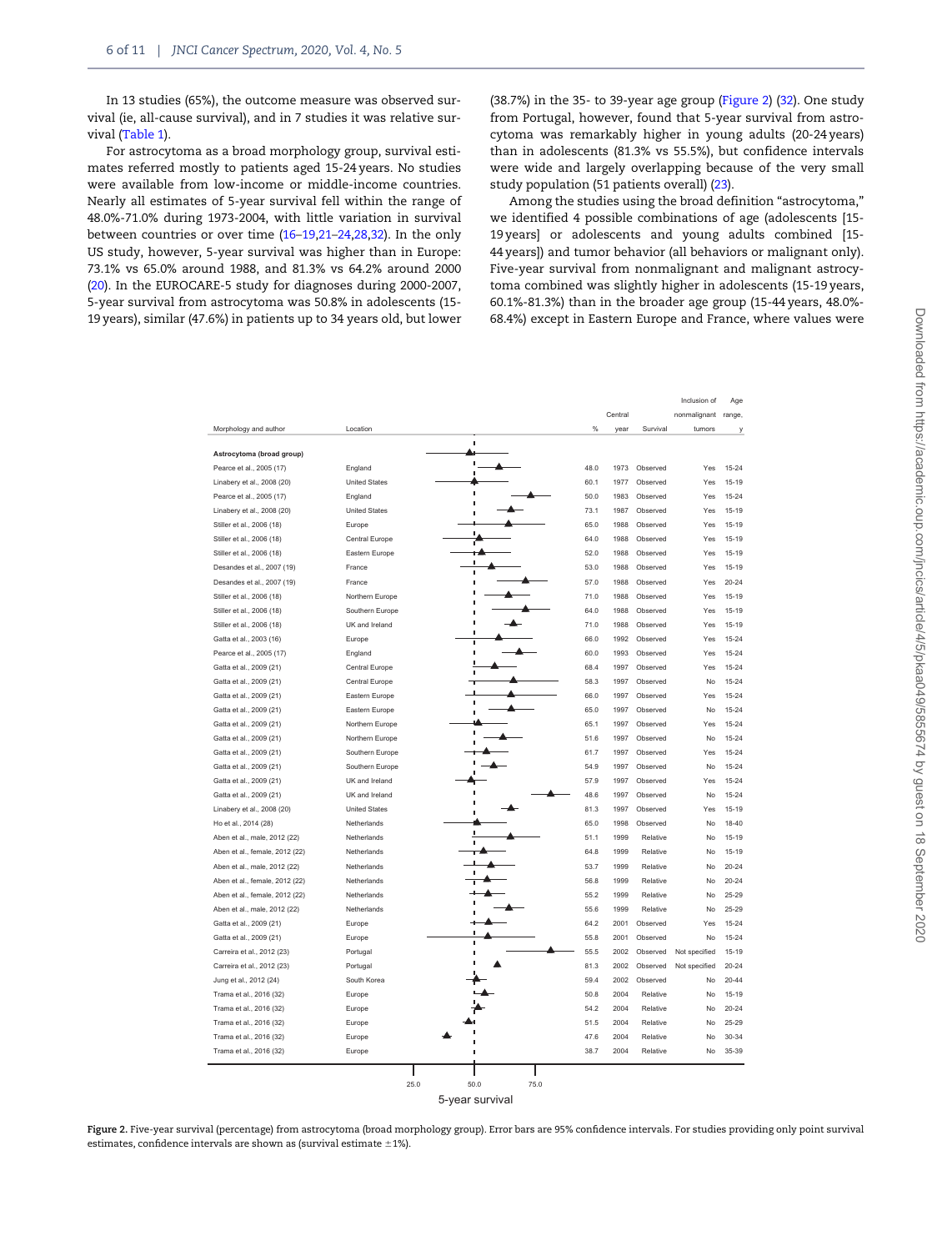$\Delta$ 

|                                                                    |                      |                 |      | Central |          | nya         |
|--------------------------------------------------------------------|----------------------|-----------------|------|---------|----------|-------------|
| Age group and author                                               | Location             |                 | %    | year    | Survival | range,<br>У |
|                                                                    |                      | п               |      |         |          |             |
| Adolescents, nonmalignant plus malignant                           |                      | ı               |      |         |          |             |
| Linabery et al., 2008 (20)                                         | <b>United States</b> | ı               | 60.1 | 1977    | Observed | $15 - 19$   |
| Linabery et al., 2008 (20)                                         | <b>United States</b> | ï               | 73.1 | 1987    | Observed | $15 - 19$   |
| Stiller et al., 2006 (18)                                          | Europe               | ï               | 65.0 | 1988    | Observed | $15 - 19$   |
| Stiller et al., 2006 (18)                                          | Central Europe       |                 | 64.0 | 1988    | Observed | $15 - 19$   |
| Stiller et al., 2006 (18)                                          | Eastern Europe       |                 | 52.0 | 1988    | Observed | $15 - 19$   |
| Desandes et al., 2007 (19)                                         | France               |                 | 53.0 | 1988    | Observed | $15 - 19$   |
| Stiller et al., 2006 (18)                                          | Northern Europe      |                 | 71.0 | 1988    | Observed | $15 - 19$   |
| Stiller et al., 2006 (18)                                          | Southern Europe      |                 | 64.0 | 1988    | Observed | $15 - 19$   |
| Stiller et al., 2006 (18)                                          | UK and Ireland       |                 | 71.0 | 1988    | Observed | $15 - 19$   |
| Linabery et al., 2008 (20)                                         | <b>United States</b> |                 | 81.3 | 1997    | Observed | 15-19       |
| Adolescents, malignant-only                                        |                      |                 |      |         |          |             |
| Aben et al., male, 2012 (22)                                       | Netherlands          | п<br><b>I</b>   | 51.1 | 1999    | Relative | $15 - 19$   |
| Aben et al., female, 2012 (22)                                     | Netherlands          |                 | 64.8 | 1999    | Relative | $15 - 19$   |
| Trama et al., 2016 (32)                                            | Europe               |                 | 50.8 | 2004    | Relative | $15 - 19$   |
| Adolescents and young adults combined, nonmalignant plus malignant |                      |                 |      |         |          |             |
| Pearce et al., 2005 (17)                                           | England              |                 | 48.0 | 1973    | Observed | $15 - 24$   |
|                                                                    |                      |                 | 50.0 | 1983    | Observed | $15 - 24$   |
| Pearce et al., 2005 (17)                                           | England              | $\blacksquare$  | 57.0 | 1988    |          |             |
| Desandes et al., 2007 (19)                                         | France               | f,              |      |         | Observed | $20 - 24$   |
| Gatta et al., 2003 (16)                                            | Europe               | f,              | 66.0 | 1992    | Observed | 15-24       |
| Pearce et al., 2005 (17)                                           | England              | п               | 60.0 | 1993    | Observed | 15-24       |
| Gatta et al., 2009 (21)                                            | Central Europe       | т               | 68.4 | 1997    | Observed | 15-24       |
| Gatta et al., 2009 (21)                                            | Eastern Europe       |                 | 66.0 | 1997    | Observed | 15-24       |
| Gatta et al., 2009 (21)                                            | Northern Europe      |                 | 65.1 | 1997    | Observed | 15-24       |
| Gatta et al., 2009 (21)                                            | Southern Europe      |                 | 61.7 | 1997    | Observed | 15-24       |
| Gatta et al., 2009 (21)                                            | UK and Ireland       |                 | 57.9 | 1997    | Observed | 15-24       |
| Gatta et al., 2009 (21)                                            | Europe               |                 | 64.2 | 2001    | Observed | 15-24       |
| Adolescents and young adults combined, malignant-only              |                      |                 |      |         |          |             |
| Gatta et al., 2009 (21)                                            | Central Europe       |                 | 58.3 | 1997    | Observed | 15-24       |
| Gatta et al., 2009 (21)                                            | Eastern Europe       |                 | 65.0 | 1997    | Observed | 15-24       |
| Gatta et al., 2009 (21)                                            | Northern Europe      |                 | 51.6 | 1997    | Observed | 15-24       |
| Gatta et al., 2009 (21)                                            | Southern Europe      |                 | 54.9 | 1997    | Observed | $15 - 24$   |
| Gatta et al., 2009 (21)                                            | UK and Ireland       |                 | 48.6 | 1997    | Observed | 15-24       |
| Ho et al., 2014 (28)                                               | Netherlands          |                 | 65.0 | 1998    | Observed | $18 - 40$   |
| Aben et al., female, 2012 (22)                                     | Netherlands          |                 | 56.8 | 1999    | Relative | 20-24       |
| Aben et al., male, 2012 (22)                                       | Netherlands          |                 | 53.7 | 1999    | Relative | $20 - 24$   |
| Aben et al., male, 2012 (22)                                       | Netherlands          |                 | 55.6 | 1999    | Relative | 25-29       |
| Aben et al., female, 2012 (22)                                     | Netherlands          |                 | 55.2 | 1999    | Relative | 25-29       |
| Gatta et al., 2009 (21)                                            | Europe               |                 | 55.8 | 2001    | Observed | 15-24       |
| Jung et al., 2012 (24)                                             | South Korea          |                 | 59.4 | 2002    | Observed | $20 - 44$   |
| Trama et al., 2016 (32)                                            | Europe               |                 | 54.2 | 2004    | Relative | 20-24       |
| Trama et al., 2016 (32)                                            | Europe               |                 | 51.5 | 2004    | Relative | $25 - 29$   |
| Trama et al., 2016 (32)                                            | Europe               |                 | 47.6 | 2004    | Relative | 30-34       |
| Trama et al., 2016 (32)                                            | Europe               |                 | 38.7 | 2004    | Relative | 35-39       |
|                                                                    |                      |                 |      |         |          |             |
|                                                                    | 25.0                 | 50.0<br>75.0    |      |         |          |             |
|                                                                    |                      | 5-year survival |      |         |          |             |

Figure 3. Five-year survival (percentage) from astrocytoma (broad morphology group) by age group (adolescents, or adolescents and young adults combined) and tumor behavior (nonmalignant plus malignant, or malignant only). Error bars are 95% confidence intervals. For studies providing only point survival estimates, confidence intervals are shown as (survival estimate  $\pm 1$ %).

lower (52.0%) [\(18,19](#page-10-0)). Conversely, 5-year survival for malignant astrocytoma in adolescents was very similar to the values observed in adolescents and young adults combined (Figure 3).

Five-year survival from low grade astrocytoma (WHO grade I and II combined) was 87.0% or more for patients aged 16- 29 years in England, Germany, and the United States (2002- 2005). In the same countries, survival was lower (72.6%-76.0%) when individuals up to age 39 years were also included ([26,27,33\)](#page-10-0). In the SEE consortium, 5-year survival for patients diagnosed in 2005 was much lower (59.0%, 15- to 39-year-olds) ([Figure 4\)](#page-7-0) [\(33\)](#page-10-0).

Five-year survival from high grade astrocytoma (WHO grade III and IV combined) was 18.0% in England in 1997 (27), whereas it varied between 27.3% and 39.2% in Germany, the United States, and the SEE consortium during 2002-2005 [\(Figure 4](#page-7-0)) ([26,33\)](#page-10-0).

Five-year survival from diffuse astrocytoma was in the range of 62.9%-75.9% in Germany and the United States during 2002-2007 [\(26,33,34](#page-10-0)). In the EUROCARE-5 consortium (27 European countries combined) and the SEE consortium (Southern and Eastern Europe), the average 5-year survival was 56.1% (2003) and 55.0% (2005), respectively ([Figure 4](#page-7-0)) ([7](#page-9-0)[,33](#page-10-0)).

The survival probability at 5 years for South Korean patients diagnosed with anaplastic astrocytoma in 2002 was 39.6% ([24](#page-10-0)). In the United States, 5-year survival was higher: 50.4% in 2003 and 55.4% in 2007 [\(Figure 4\)](#page-7-0) [\(29,34\)](#page-10-0).

Five-year survival from glioblastoma was in the range of 14.2%-23.1% in England, the EUROCARE-5 consortium, the United States, and South Korea without improvements in the 20 years between 1991 and 2009 ([Figure 4\)](#page-7-0) [\(7](#page-9-0)[,24,25,30,34\)](#page-10-0).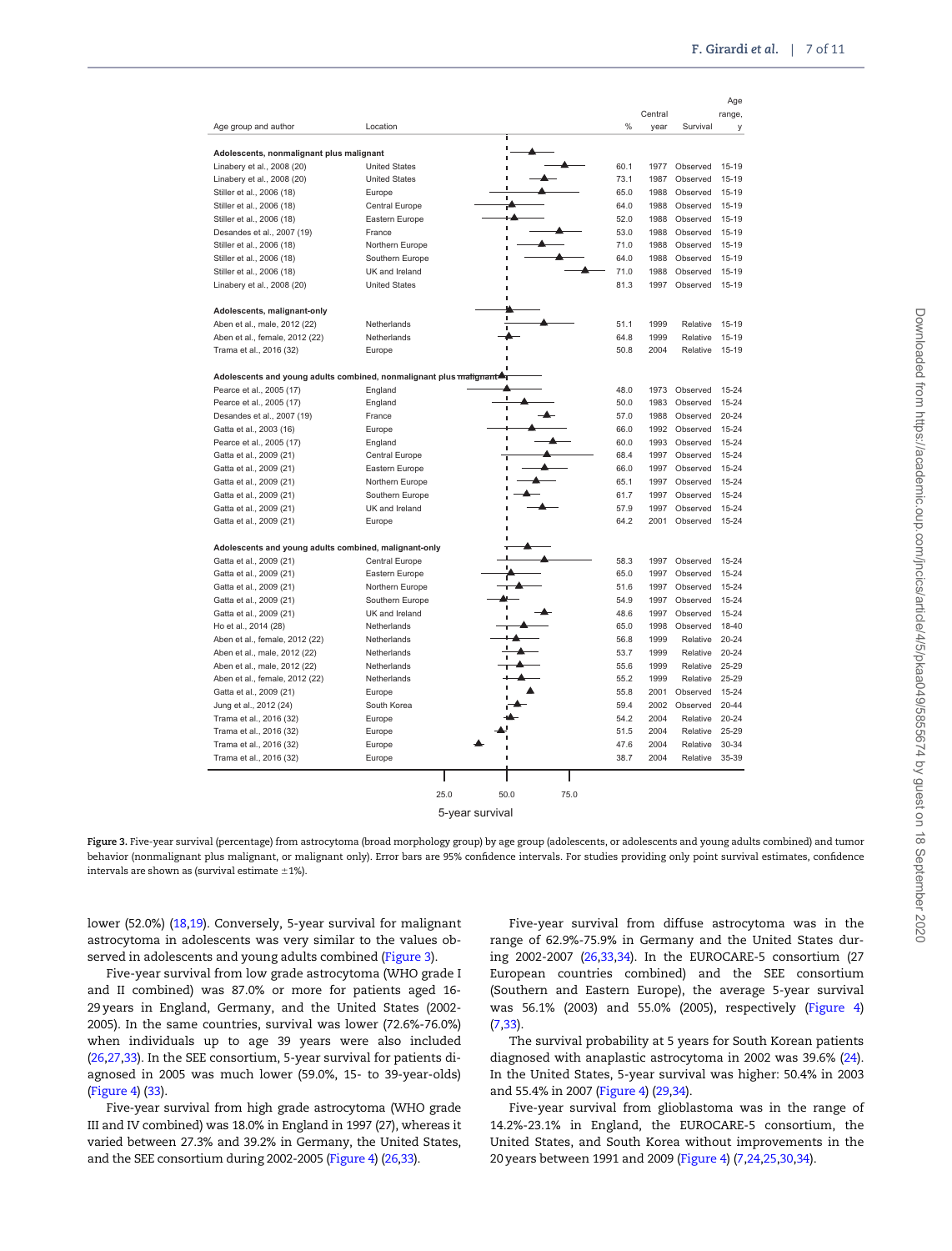<span id="page-7-0"></span>

|                             |                      | Central                       | Age<br>range, |
|-----------------------------|----------------------|-------------------------------|---------------|
| Morphology and author       | Location             | %<br>Survival<br>year         | у             |
| Astrocytoma (low grade)     |                      | ï<br>$\blacksquare$           |               |
| Nicholson et al., 2013 (27) | England              | I<br>87.0<br>1997<br>Observed | $16 - 24$     |
| Gondos et al., 2013 (26)    | Germany              | 76.0<br>2002<br>Relative      | 15-39         |
| Gondos et al., 2013 (26)    | <b>United States</b> | 89.1<br>2002<br>Relative      | 15-29         |
| Gondos et al., 2013 (26)    | <b>United States</b> | 72.6<br>2002<br>Relative      | 30-39         |
| Georgakis et al., 2017 (33) | Europe               | 59.0<br>2005<br>Observed      | 15-39         |
| Georgakis et al., 2017 (33) | <b>United States</b> | 76.0<br>2005<br>Observed      | 15-39         |
| Pilocytic astrocytoma       |                      |                               |               |
| Ostrom et al., 2017 (34)    | <b>United States</b> | 93.4<br>2007<br>Relative      | 15-39         |
| Diffuse astrocytoma         |                      |                               |               |
| Gondos et al., 2013 (26)    | Germany              | 75.9<br>2002<br>Relative      | 15-29         |
| Gondos et al., 2013 (26)    | Germany              | Relative<br>62.9<br>2002      | 30-39         |
| Gondos et al., 2013 (26)    | <b>United States</b> | 71.1<br>2002<br>Relative      | 15-29         |
| Gondos et al., 2013 (26)    | <b>United States</b> | 63.9<br>2002<br>Relative      | 30-39         |
| Narita et al., 2015 (31)    | Japan                | 83.2<br>2003<br>Observed      | 20-39         |
| Visser et al., 2015 (7)     | Europe               | 56.1<br>2003<br>Relative      | 15-44         |
| Georgakis et al., 2017 (33) | Europe               | 55.0<br>2005<br>Observed      | 15-39         |
| Georgakis et al., 2017 (33) | <b>United States</b> | 72.0<br>2005<br>Observed      | 15-39         |
| Ostrom et al., 2017 (34)    | <b>United States</b> | 71.4<br>2007<br>Relative      | 15-39         |
| Astrocytoma (high grade)    |                      |                               |               |
| Nicholson et al., 2013 (27) | England              | 18.0<br>1997<br>Observed      | $16 - 24$     |
| Gondos et al., 2013 (26)    | Germany              | 39.2<br>2002<br>Relative      | 15-29         |
| Gondos et al., 2013 (26)    | Germany              | 37.4<br>2002<br>Relative      | 30-39         |
| Gondos et al., 2013 (26)    | <b>United States</b> | 27.3<br>2002<br>Relative      | 15-29         |
| Gondos et al., 2013 (26)    | <b>United States</b> | 30.1<br>2002<br>Relative      | 30-39         |
| Georgakis et al., 2017 (33) | Europe               | 28.0<br>2005<br>Observed      | 15-39         |
| Georgakis et al., 2017 (33) | <b>United States</b> | 37.0<br>2005<br>Observed      | 15-39         |
| Anaplastic astrocytoma      |                      |                               |               |
| Jung et al., 2012 (24)      | South Korea          | 39.6<br>2002<br>Observed      | 20-44         |
| Narita et al., 2015 (31)    | Japan                | 65.0<br>2003<br>Observed      | 20-39         |
| Smoll et al., 2014 (29)     | <b>United States</b> | 50.4<br>2003<br>Relative      | 16-39         |
| Ostrom et al., 2017 (34)    | <b>United States</b> | 55.4<br>2007<br>Relative      | 15-39         |
| Glioblastoma                |                      |                               |               |
| Thumma et al., 2012 (25)    | <b>United States</b> | 23.1<br>1991<br>Observed      | 20-29         |
| Thumma et al., 2012 (25)    | <b>United States</b> | 16.7<br>1991<br>Observed      | 30-39         |
| Jung et al., 2012 (24)      | South Korea          | 20.1<br>2002<br>Observed      | 20-44         |
| Visser et al., 2015 (7)     | Europe               | 14.2<br>2003<br>Relative      | 15-44         |
| Ostrom et al., 2017 (34)    | <b>United States</b> | 23.1<br>2007<br>Relative<br>п | 15-39         |
| Brodbelt et al., 2015 (30)  | England              | 15.4<br>2009<br>Relative<br>I | 20-44         |
|                             |                      | 10.0<br>25.0<br>50.0<br>75.0  |               |
|                             |                      |                               |               |

Figure 4. Five-year survival (percentage) from astrocytoma (low grade), pilocytic astrocytoma, diffuse astrocytoma, astrocytoma (high grade), anaplastic astrocytoma, and glioblastoma. Error bars are 95% confidence intervals. For studies providing only point survival estimates, confidence intervals are shown as (survival estimate  $±1%$ ).

Last, studies were grouped according to SEER AYA Site Recode [\(12\)](#page-10-0). Such system does not adopt the broad definition "astrocytoma," so studies using this definition were excluded from the analysis. None of the studies focused solely on adolescents (15-19 years). Five-year survival from low grade astrocytic tumors was in the range of 71.4%-93.4% [\(26,27,31,33,34\)](#page-10-0). Fiveyear survival from high grade astrocytic tumors varied between 14.2% and 55.4% ([7,](#page-9-0)[24](#page-10-0)–[27,29](#page-10-0),[30,33,34](#page-10-0)). Five-year survival for astrocytoma NOS was in the range of 55.0%-75.9% (Supplementary Figure 1, available online) ([7,](#page-9-0)[26,33\)](#page-10-0).

# Discussion

To our knowledge, this is the first systematic review summarizing international trends in survival from astrocytic tumors in adolescents and young adults (15-39 years).

Outcomes remained somewhat steady over time, with little change over the 35 years between 1973 and 2009. Five-year survival for all astrocytic tumors combined was mostly in the range of 48.0%-71.0%. Survival was much lower in studies including only patients with malignant astrocytoma or considering broader age groups.

Five-year survival was in the range of 55.0%-75.9% for diffuse astrocytoma, but it rose up to 89.1% when WHO grade I and II tumors were combined. The survival probability at 5 years was 23.1% or less for glioblastoma, in the range of 39.6%-55.4% for anaplastic astrocytoma, and mostly between 27.3% and 39.2% when the 2 morphologies were jointly considered. For a given morphology, older patients experienced poorer outcomes.

Nearly all the studies were conducted in high-income countries, noticeably in high-income countries in Europe, and in the United States. In these settings, survival was similar. Only 1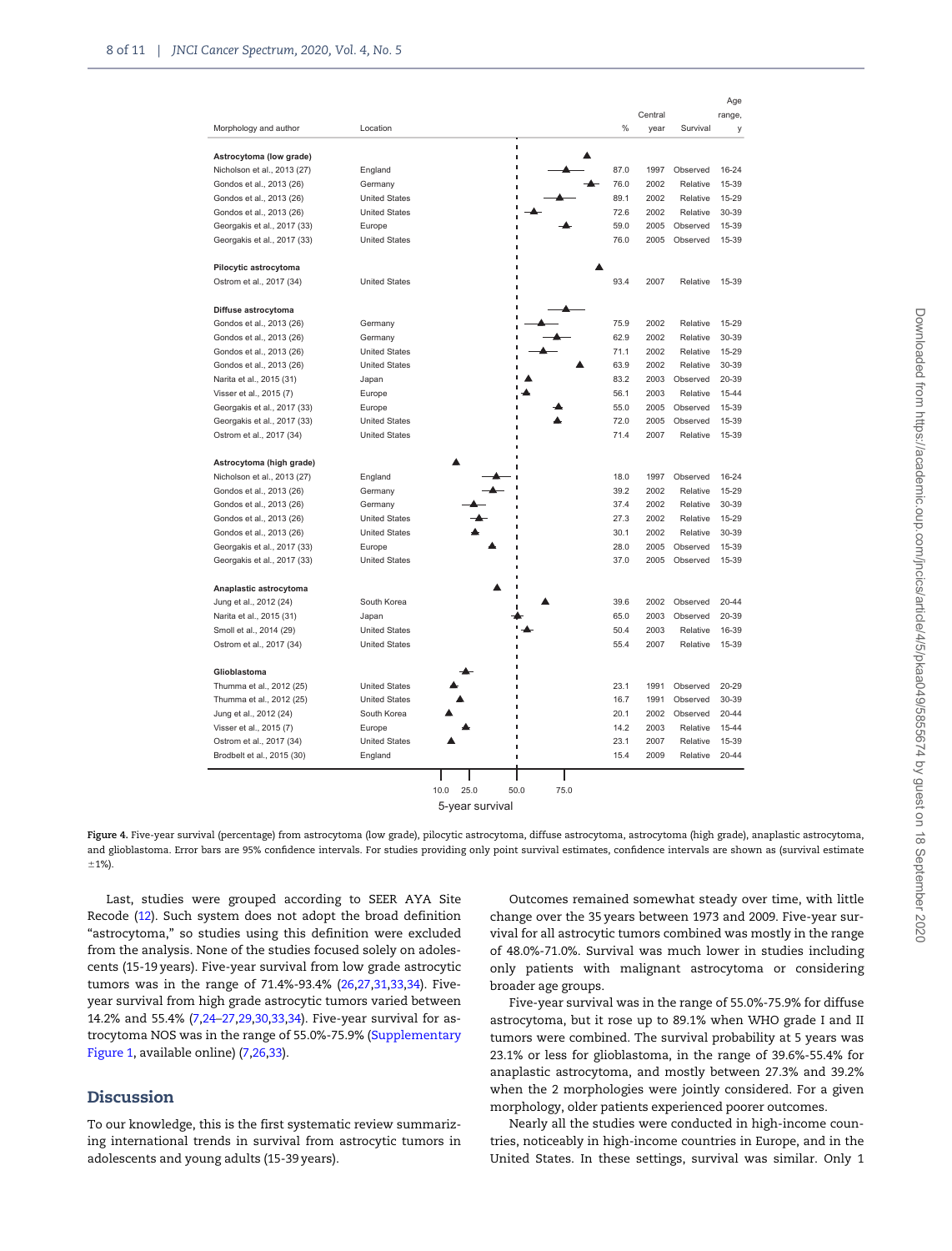international study included patients diagnosed in middleincome countries (Belarus, Bulgaria, Montenegro, Romania, Serbia, Turkey, Ukraine). In this study (SEE consortium), the average 5-year survival for low grade astrocytic tumors was at least 15% lower than in more affluent countries (England, Germany, and the United States), but the gap in survival was smaller (approximately 10%) for high grade astrocytic tumors, for which little can be done [\(33](#page-10-0)).

Eleven out of 20 studies (55%) extended the use of ICCC to adolescents and young adults, using the broad definition "astrocytoma." We were obliged to retain such definition in our analyses because these 11 studies did not stratify survival estimates by tumor subtype (eg, diffuse astrocytoma, glioblastoma) or WHO grade (ie, low grade and high grade), leading to a loss of precision and hampering the interpretation of results. The distribution of astrocytic tumors with different clinical behavior varies widely with age. Pilocytic astrocytoma, the most common nonmalignant astrocytic tumor, accounts for 60% of all astrocytic tumors in children compared with 47% in adolescents (15- 19 years) and 19% in the 15- to 39-year-olds [\(34](#page-10-0)). Pilocytic astrocytoma is associated with a survival probability at 5 years of around 90%, whereas survival for higher grade astrocytoma is 50% or less [\(34\)](#page-10-0). Therefore, any grouping strategy combining morphologies with very different outcomes will result in inflated, misleading survival estimates.

When we stratified the 11 studies using the information they provided on the eligible tumor behaviors, survival trends in adolescents (15-19 years) became slightly clearer, with lower 5-year survival when nonmalignant astrocytic tumors were excluded. When broader age groups were considered (upper age limit of 24 years or more), however, survival was similar after inclusion or exclusion of patients with nonmalignant astrocytic tumors. These tumors are rare in older adults, and their impact on survival estimates for the broad morphology "astrocytoma" is likely to be smaller with increasing age. Yet, in Eastern European adolescents, survival for all-behavior astrocytoma was in line with the values observed for malignant-only astrocytoma [\(18,19](#page-10-0)). Such a finding suggests underregistration of nonmalignant tumors.

We found that 5-year survival from astrocytoma in adolescents and young adults mostly varied between 48.0% and 71.0% during 1973-2004. Conversely, in children (0-14 years), survival from astrocytoma varied between 71.0% and 89.0% in most countries during 1970-2009 [\(37](#page-10-0)). Differences in survival between the 2 age groups, however, were less remarkable when more granular morphology definitions, instead of ICCC, were used, but studies adopting such strategy were scarce ([37](#page-10-0)). Such discrepancy emphasizes the limitations of ICCC in accounting for the substantial differences in the morphology distribution of astrocytic tumors between children, and adolescents and young adults.

The classification proposed by Birch and Barr for tumors diagnosed in adolescents and young adults formed the basis of SEER AYA Site Recode [\(12–14\)](#page-10-0), which implemented a bespoke classification scheme for adolescents and young adults in a large, population-based cancer registry. This classification scheme aimed to address the ICCC limitations by using WHO grade to further subdivide astrocytic tumors. We tried to regroup the studies based on SEER AYA Site Recode (Supplementary Figure 1, available online). Only 1 study adopted this classification, so we were obliged to mainly use the original morphology definitions [\(27](#page-10-0)). Five-year survival from low-grade astrocytic tumors was mostly in the range of 71.4%- 93.4% during 1997-2007, and 5-year survival from high grade

astrocytic tumors varied between 14.2% and 55.4% during 1991 and 2009. Survival for low-grade astrocytic tumors was remarkably higher than for anaplastic astrocytoma and glioblastoma, suggesting that SEER AYA Site Recode may be more appropriate than ICCC in describing survival in adolescents and young adults. The variation in survival within each morphology group, however, implies that combining different morphologies may still result in some loss of information. This seems particularly relevant to high grade morphologies, namely, anaplastic astrocytoma and glioblastoma. Anaplastic astrocytoma often recurs as glioblastoma, but outcomes at 5 years are remarkably different (Supplementary Figure 1, available online) ([34\)](#page-10-0). Further research is needed to understand whether SEER AYA Site Recode may replace ICCC in studies exploring survival disparities between children, and adolescents and young adults [\(12\)](#page-10-0).

SEER AYA Site Recode also comprises the category astrocytoma NOS. In most of the studies using such definition, survival estimates were in the range of 55.0%-75.9% ([7,](#page-9-0)[26,33](#page-10-0)). These values are in line with those observed for diffuse astrocytoma (WHO grade II) [\(34](#page-10-0)). In ICD-O-3, diffuse astrocytoma is one of the alternative descriptors of astrocytoma NOS [\(11\)](#page-10-0). Conversely, in the WHO classification (4th edition), astrocytoma NOS is not a separate definition and the corresponding ICD-O-3 code is attributed to diffuse astrocytoma [\(38\)](#page-10-0). Given that the definitions "astrocytoma not otherwise specified" and "diffuse astrocytoma" refer to the same entity, we recommend against using the definition "astrocytoma NOS" as a synonym for unspecified astrocytic tumors (Supplementary Figure, available online).

Overall, there were no clear trends in 5-year survival from astrocytoma as a broad morphology group. In the United States, however, survival for adolescents (15-19 years of age) rose from 60.1% to 81.3% during the 2 decades between 1977 and 1997 ([20](#page-10-0)). Conversely, survival for adolescents in Europe persisted in the range of 64.2%-66.0% during 1988-2001 [\(16,18,21](#page-10-0)). These findings may suggest that in the United States, outcomes for adolescents improved earlier than elsewhere, possibly due to the implementation of dedicated health services.

In adolescents and young adults, more than one-fourth of astrocytic tumors are glioblastomas ([34\)](#page-10-0). In 2005, a randomized clinical trial showed that 2-year survival was 26.5% in patients treated with radiotherapy plus temozolomide chemotherapy and only 10.4% in those receiving radiotherapy ([39](#page-10-0)). The concomitant treatment has since become the standard of care for adults younger than 70 years. We could not explore the benefit of this treatment protocol at the population level, because very few survival estimates are available for patients diagnosed after 2005. In this systematic review, 5-year survival was in the range of 14.2%-23.1%. In older adults (40 years or older), 5-year survival is below 10%. Glioblastoma is defined as primary when it arises as a WHO grade IV lesion and secondary if it has developed from a lower grade glioma. Secondary glioblastomas are characterized by mutation of the isocitrate dehydrogenase (IDH) gene. Patients with IDH-mutated glioblastomas are younger than those affected by IDH wild-type glioblastomas (median age at diagnosis 32 years vs 59 years) and have a more favorable outcome ([40](#page-10-0)). We chose to report only 5-year survival to improve comparability between studies, because it was the most commonly adopted outcome measure. For glioblastoma, however, shorter term survival estimates may be more informative.

Information on data quality indicators was inadequately reported and often totally missing (42% of studies). Data quality indicators tell us about cancer registry practices (eg, sources of data, type of follow-up) and affect the reliability of the data ([41](#page-10-0)).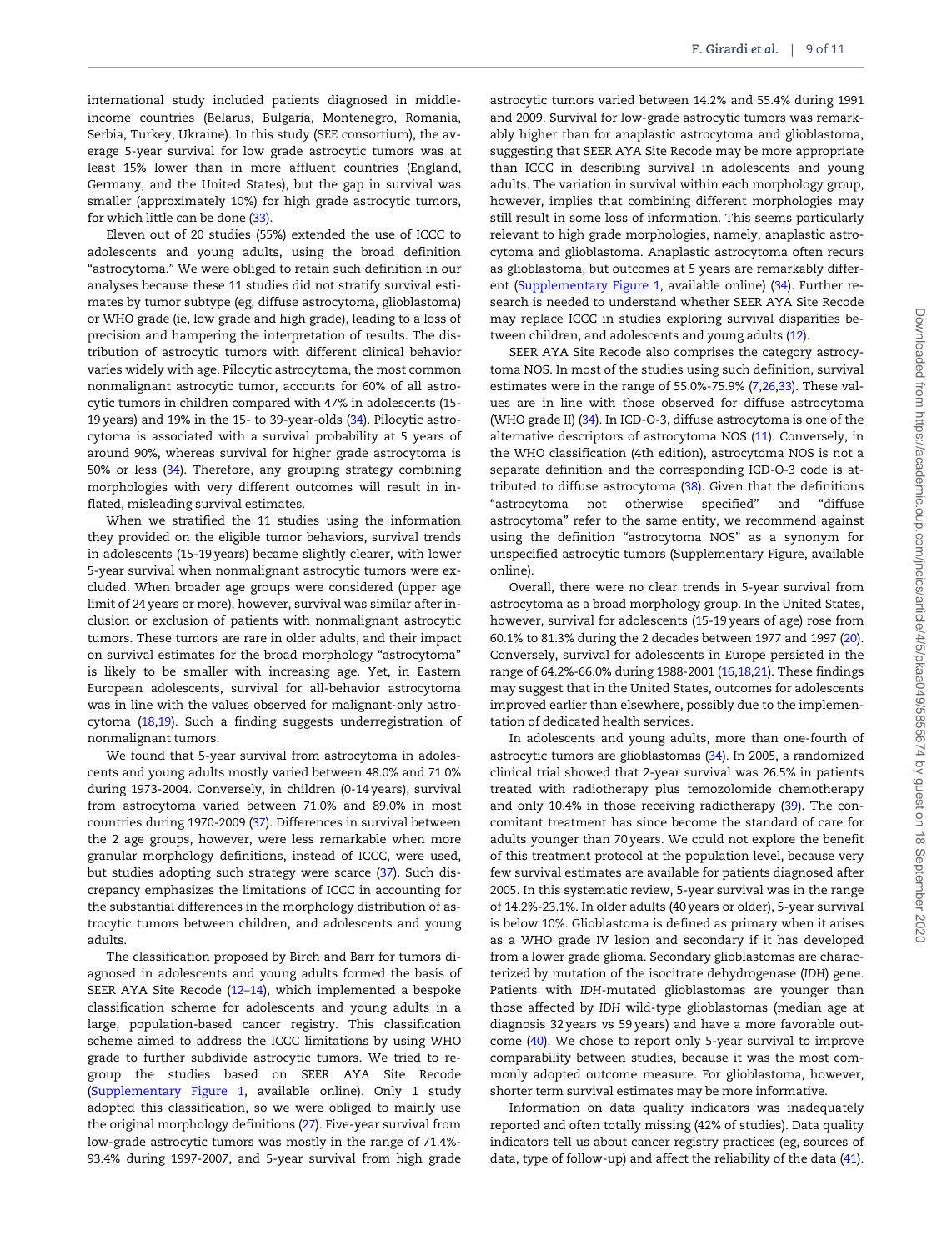<span id="page-9-0"></span>Most frequently, studies indicated the proportion of microscopically verified tumors. Histologic confirmation of brain tumors may not be possible if the patient is clinically unfit for surgery or a biopsy, or if tumor location bars a diagnostic procedure. In each of the 2 large international studies reviewed here, the proportion of microscopically verified tumors varied widely between the participating registries. The average proportion of microscopically verified tumors in these 2 studies was similar (around 80%), but the SEE consortium also included middleincome countries, where access to care may be suboptimal (7[,33](#page-10-0)). In some of the more affluent European countries, however, the proportion of microscopic verification was also rather low (eg, 63.3% in Italy) (7). Proportions that are very high may indicate overreliance on pathology reports and, therefore, a restricted number of data sources, leading to incompleteness of case ascertainment. Furthermore, patients with microscopically verified brain tumors may not necessarily represent the whole population, because they were at least able to undergo an invasive diagnostic procedure. If only these patients are included in the study, survival estimates may be higher. The overall completeness of case ascertainment was specified only in 4 studies, where it was 95% or more. Lower levels may suggest that a cancer registry fails to capture all the data within its catchment area, and this may lead to underascertainment of brain tumors ([42](#page-10-0)).

Two-thirds of the studies estimated survival as all-cause survival (ie, observed survival). The cause of death is not used in international comparisons of cancer survival, because it may be unavailable or based on unreliable information from the death certificate ([43](#page-10-0)–[45](#page-10-0)). Observed survival can be readily obtained, but it is biased downward because it includes death from other causes (ie, background mortality). Background mortality varies between populations and over time, and it can be derived from life tables ([46](#page-10-0)). Once competing risks of death are properly accounted for, the estimate will reflect net survival, which is the survival attributable exclusively to cancer. Net survival permits robust international comparisons, and it can now be directly estimated with the nonparametric, unbiased Pohar Perme estimator [\(10\)](#page-10-0). Until recently, relative survival has been used as the best approximation of net survival, but this indicator does not allow for informative censoring. Informative censoring arises when the probability of dying from cancer is not independent of the probability of dying from other causes, and this is more frequent in the elderly. We have been obliged to compare studies that used different survival estimators, which may reduce the validity of some comparisons. Nevertheless, given that we considered relatively young patients and nearly all were diagnosed in affluent countries, failing to account for the rather low background mortality is unlikely to lead to substantial bias.

This systematic review presents some limitations. We adopted a wide range of morphology definitions to summarize survival variation in as much detail as possible. However, the number of survival estimates in some categories was small, hindering robust comparisons.

Many studies (75%) were partly or entirely based on regional data. We assumed that regional survival estimates applied to the whole country, but this assumption may not hold if provision of cancer care is unequally distributed. However, these regions were often also included in national or international studies. Estimates from studies with different geographical coverage did not differ substantially, so findings from smaller studies were fairly generalizable.

We were obliged to present trends using the central year of the calendar period covered by a given study regardless of its length. Although this strategy improved clarity, when 2 or more calendar periods overlapped, we could not use differences in length to explore nonlinear changes in survival. However, there were no substantial gains in survival for any of the morphologies, so comparisons referring to the central year may be acceptable.

In conclusion, there is a striking gap in knowledge about survival trends in middle-income and low-income countries, where disparities in access to care are reported (4). Studies with a wider scope extending to currently underrepresented geographical regions could fill this gap. Moreover, standardized data collection, data quality control, and data analysis using the same statistical methods are required to reduce heterogeneity and enable robust international comparisons. ICCC does not allow accurate reporting of survival from astrocytic tumors in adolescents and young adults because it does not account for the substantial differences in the histology distribution of brain tumors between adolescents and young adults, and children. Ultimately, ICCC should be revised. SEER AYA Site Recode, which proposes granular morphology groupings based on WHO grade, may inform such revision. Future studies should use improved classification systems to properly explore potential outcome disparities in adolescents and young adults and to inform cancer control plans.

## Funding

This work was supported by the Davidson and O'Gorman Fellowship from Children with Cancer UK.

### **Notes**

Role of the funder: The funder did not have a role in the design of the study; the collection, analysis, and interpretation of the data; the writing of the manuscript; and the decision to submit the manuscript for publication.

Disclosures: The authors declare that they have no competing interests.

Author contributions: FG, CA, and MPC: Conception and design. FG: Collection and assembly of data. All authors: Data analysis and interpretation. FG wrote the first draft, with input from CA and MPC: Manuscript writing. All authors: Final approval of manuscript. FG: Accountable for all aspects of the work.

#### References

- 1. International Agency for Research on Cancer. Global Cancer Observatory; Cancer Today. 2018. Available from:<http://gco.iarc.fr/today/home>. Accessed January 15, 2020.
- 2. Fidler MM, Gupta S, Soerjomataram I, Ferlay J, Steliarova-Foucher E, Bray F. Cancer incidence and mortality among young adults aged 20-39 years worldwide in 2012: a population-based study. Lancet Oncol. 2017;18(12):1579–1589.
- 3. Stark D, Bielack S, Brugieres L, et .al. Teenagers and young adults with cancer in Europe: from national programmes to a European integrated coordinated project. Eur J Cancer Care (Engl). 2016;25(3):419–427.
- 4. International Atomic Energy Agency. Inequity in Cancer Care: A Global Perspective. Vienna: IAEA (International Atomic Energy Agency); 2011.
- 5. Coleman MP. Cancer survival: global surveillance will stimulate health policy and improve equity. Lancet. 2014;383(9916):564–573.
- 6. Coleman MP, Allemani C. Cancer: the elephant in the room. Lancet. 2015; 385(9973):1047–1048.
- 7. Visser O, Ardanaz E, Botta L, et al. Survival of adults with primary malignant brain tumours in Europe; results of the EUROCARE-5 study. Eur J Cancer. 2015; 51(15):2231–2241.